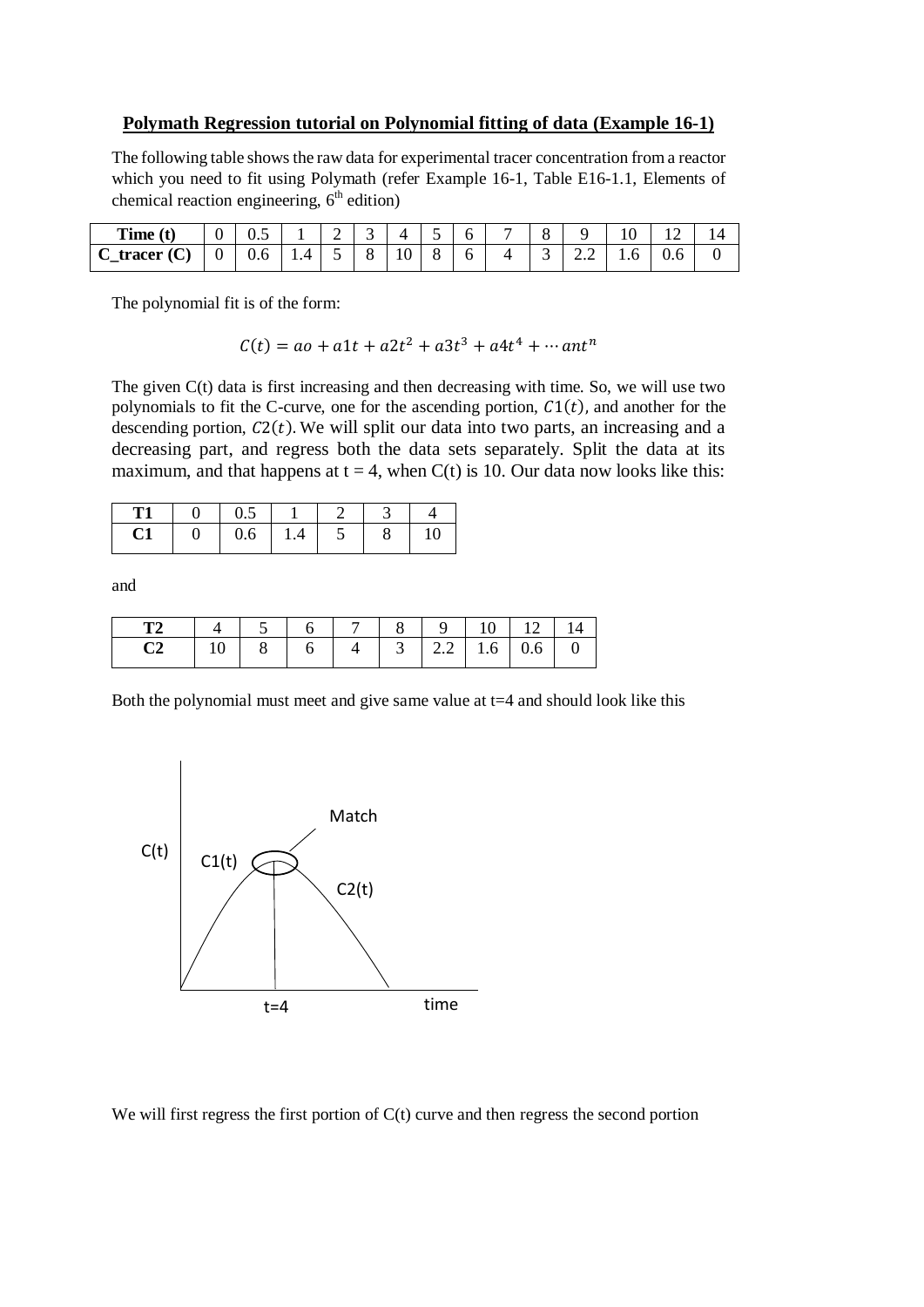**Step 1**: First, launch Polymath which you can download from [http://www.polymath](http://www.polymath-software.com/)[software.com](http://www.polymath-software.com/) You will see a window that looks like this.

| POLYMATH 6.10 Educational Release      | $\Sigma$<br>回<br>$\qquad \qquad \Box$ |
|----------------------------------------|---------------------------------------|
| File Program Window Help               |                                       |
| 0 2 2 2 1 3 2 2 4 1 1 2 2 2 3 4 1      | 垂?                                    |
|                                        |                                       |
|                                        |                                       |
|                                        |                                       |
|                                        |                                       |
|                                        |                                       |
| 25-02-2017 CAPS<br><b>NUM</b><br>12:04 | h.                                    |

**Step 2:** To regress the data in Polymath, first click on the "Program" tab present on the toolbar. This will bring up a list of options from which you need to select. In this case we want to perform polynomial fitting, so select "REG Regression". The shortcut button for Regression solver is also present on the menu bar  $\left( \Box \right)$  as shown by red circle in below screenshot

| File  | POLYMATH 6.10 Educational Release<br>Window<br><b>Program</b><br>Help                                                       | o<br>$\blacksquare$                        |  |
|-------|-----------------------------------------------------------------------------------------------------------------------------|--------------------------------------------|--|
| ہ     | <b>LEQ Linear Equations</b><br><b>NLE Nonlinear Equations</b><br><b>DEQ Differential Equations</b><br><b>REG Regression</b> | $\mathbb{R}$ $\mathbb{R}$<br>  選 ?<br>E(E) |  |
| 12:07 | 25-02-2017 CAPS<br><b>NUM</b>                                                                                               |                                            |  |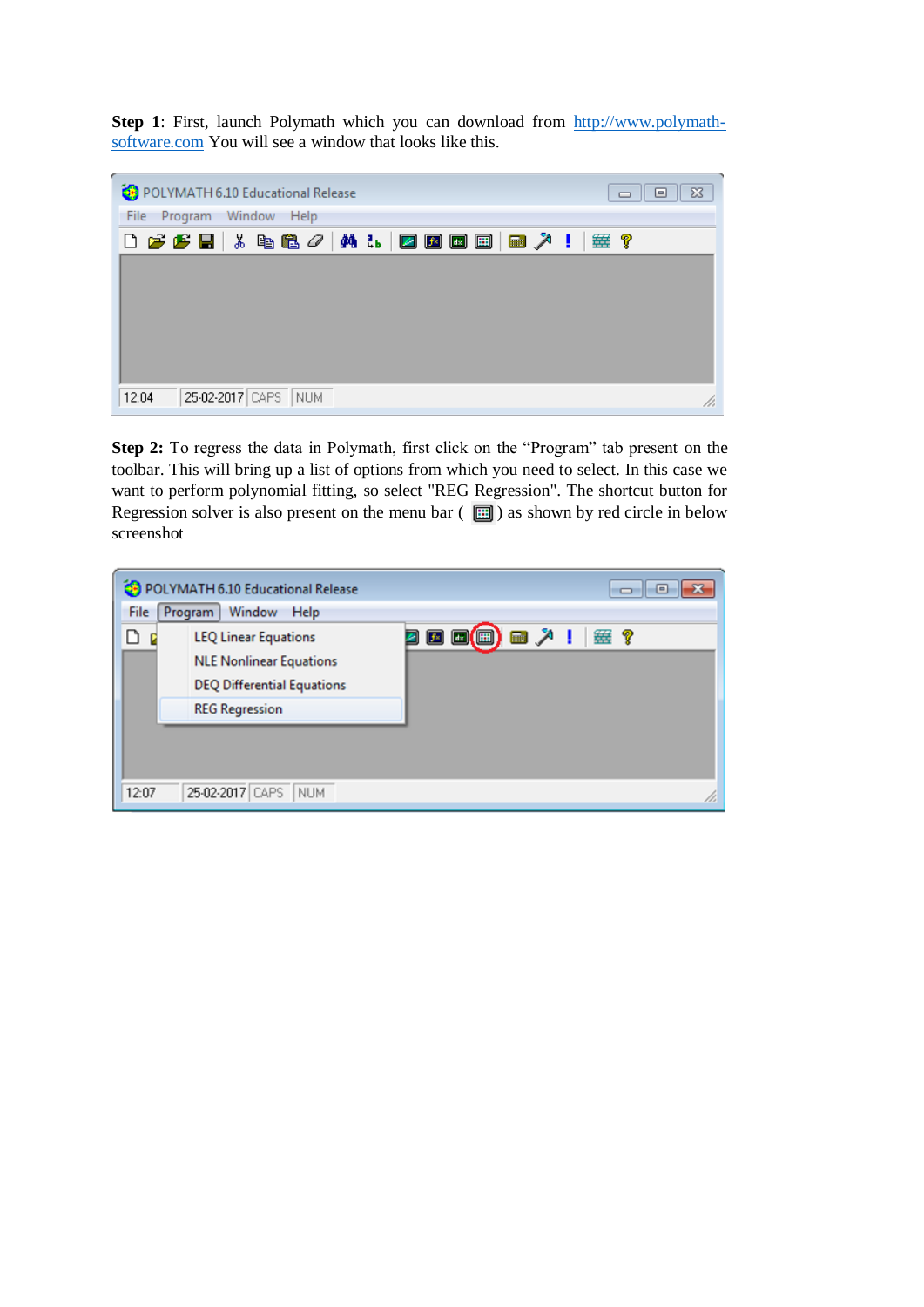The following window will appear

|          | POLYMATH 6.10 Educational Release - [Data Table]<br>$\mathbf{x}$<br>画<br>$\Box$ |                     |                 |                                                      |                                                                 |     |  |  |  |  |  |  |
|----------|---------------------------------------------------------------------------------|---------------------|-----------------|------------------------------------------------------|-----------------------------------------------------------------|-----|--|--|--|--|--|--|
| ▣        | <b>File</b><br>Program                                                          | Edit<br>Row         | Column          | Format<br><b>Analysis</b>                            | Window<br><b>Examples</b><br>Help<br>$ \mathbf{F}$ $\mathbf{x}$ |     |  |  |  |  |  |  |
|          | r.<br>Æ                                                                         | y,<br>e.<br>q       | 鵺<br>šь<br>0    | 圓<br>$\left  \right $<br>$f$ ×<br>$ d_{\mathbb{X}} $ | 簺<br>画入<br>9                                                    |     |  |  |  |  |  |  |
|          | R001: C001 C01                                                                  |                     | $\times$        | 4                                                    | Regression<br>Analysis<br>Graph                                 |     |  |  |  |  |  |  |
|          | C <sub>01</sub>                                                                 | CO <sub>2</sub>     | CO <sub>3</sub> | CO <sub>4</sub><br>٠                                 | Φ<br><br>麔<br>$\Box$ Residuals<br>Graph                         |     |  |  |  |  |  |  |
| 01       |                                                                                 |                     |                 |                                                      | Store Model                                                     |     |  |  |  |  |  |  |
| 02       |                                                                                 |                     |                 |                                                      | $\nabla$ Report<br>L.                                           |     |  |  |  |  |  |  |
| 03       |                                                                                 |                     |                 |                                                      | Linear & Polynomial   Multiple linear  <br>Nonlinear            |     |  |  |  |  |  |  |
| 04       |                                                                                 |                     |                 |                                                      |                                                                 |     |  |  |  |  |  |  |
| 05       |                                                                                 |                     |                 |                                                      | Dependent Variable<br>▼                                         |     |  |  |  |  |  |  |
| 06       |                                                                                 |                     |                 |                                                      | Independent Variable                                            |     |  |  |  |  |  |  |
| 07       |                                                                                 |                     |                 |                                                      |                                                                 |     |  |  |  |  |  |  |
| ng<br>⊣∣ |                                                                                 |                     |                 | $\ddot{\phantom{1}}$                                 | Polynomial Degree                                               |     |  |  |  |  |  |  |
| No File  |                                                                                 | No Title            |                 |                                                      |                                                                 |     |  |  |  |  |  |  |
|          |                                                                                 |                     |                 |                                                      |                                                                 |     |  |  |  |  |  |  |
| 12:14    |                                                                                 | 25-02-2017 CAPS NUM |                 |                                                      |                                                                 | /i. |  |  |  |  |  |  |

**Step 3:** Before inserting the data into the spreadsheet, it is recommended to change the column name with the name of the variable mentioned in the data table. This would make it easy to comprehend the polymath output. To change the column name of C01, double click on the column name "C01" or right click on C01 and select "Column Name…" A dialog box will appear where column name can be changed

| POLYMATH 6.10 Educational Release - [Data Table]     |                                                                                   | $\Sigma$<br>▣<br>$\Box$ |
|------------------------------------------------------|-----------------------------------------------------------------------------------|-------------------------|
| 圓<br>File                                            | Program Edit Row Column Format Analysis<br><b>Examples</b><br>Window<br>Help      | $E \times$<br>$\sim$    |
| $\boldsymbol{\beta} \boldsymbol{\beta} \mathbf{E}$ . | る 电离 ク   ぬ み<br>■ 人 ■<br>塞?<br>$\boxdot$ g bib bib $\boxdot$                      |                         |
| R001: C001 C01                                       | Regression  <br>$\times$<br>Analysis   Graph<br>4                                 |                         |
| C <sub>01</sub><br>CO <sub>2</sub>                   | $\Sigma$<br>Polymath Table Column Name                                            | Residuals               |
| 01<br>02<br>03<br>04<br>05<br>06<br>07               | Enter column name:<br><b>OK</b><br>Cancel<br>C <sub>01</sub><br>Polynomial Degree | Nonlinear               |
| ng.<br>No File<br>No Title                           | $\ddot{\phantom{1}}$                                                              |                         |
| 25-02-2017 CAPS<br>12:16<br>NUM                      |                                                                                   | /i.                     |

Change the column name from C01 to T1 and press OK. You will find that column name is changed to T1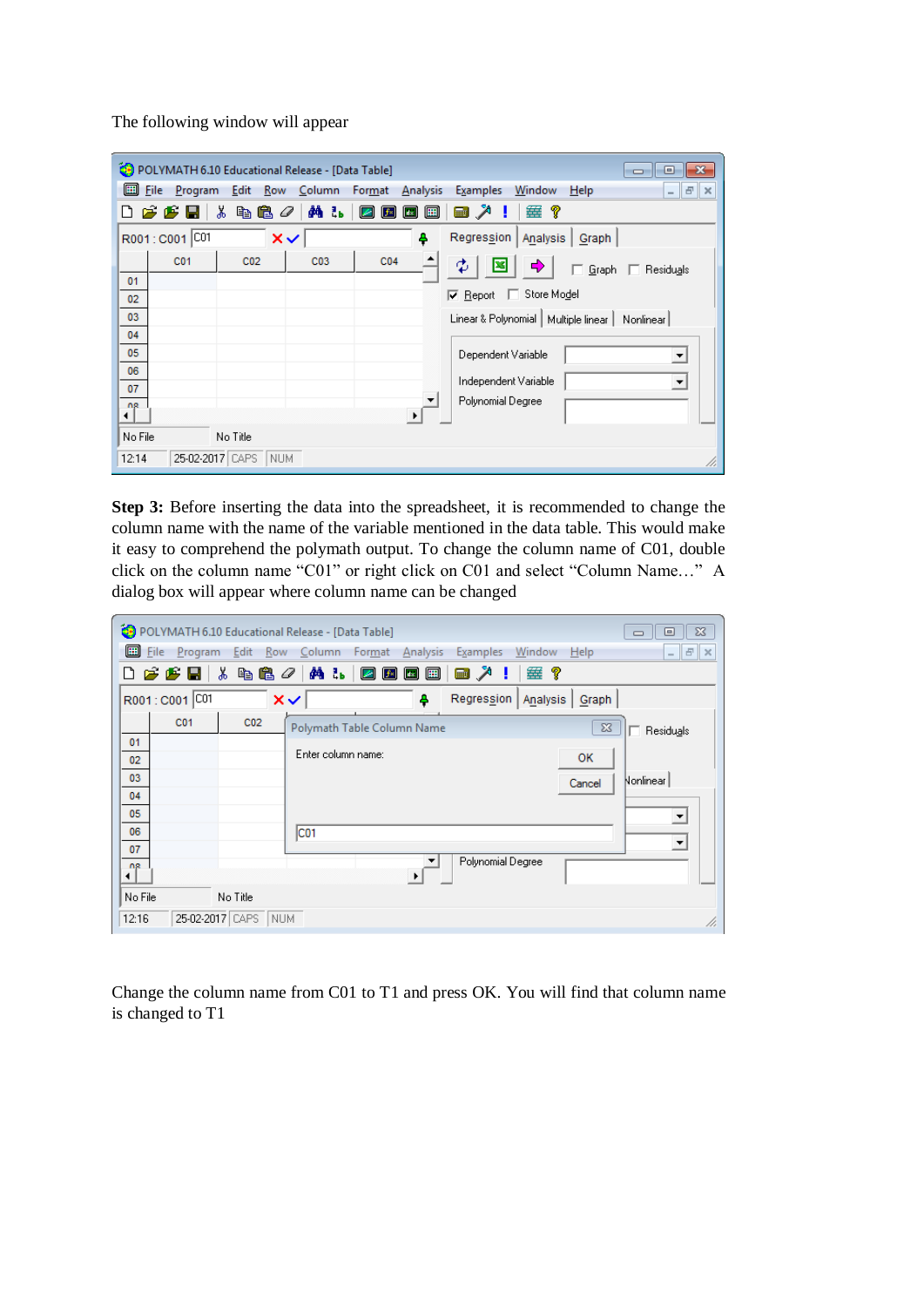|          |                                            | POLYMATH 6.10 Educational Release - [Data Table] |      |                        |                   |          | $\mathbf{x}$<br>$\Box$<br>- - 1                                    |
|----------|--------------------------------------------|--------------------------------------------------|------|------------------------|-------------------|----------|--------------------------------------------------------------------|
| 囲        | File<br>Program                            | Edit Row                                         |      | Column Format Analysis |                   | Examples | Window<br>Help<br>$\varXi$<br>$\times$<br>$\overline{\phantom{a}}$ |
|          | $\boldsymbol{\beta} \boldsymbol{\beta}$ bi | ж<br>48 p                                        | 确 56 | ♪■■<br>Ø               | 圓<br><b>Final</b> |          | 靈<br>ୃବ                                                            |
|          | R001: C001 T1                              | $\times$                                         |      |                        |                   | 4        | Regression   Analysis  <br>Graph                                   |
|          | T1                                         | CO <sub>2</sub>                                  | C03  | CO <sub>4</sub>        | C05               |          | $\mathfrak{P}$<br>□ Graph □ Residuals                              |
| 01<br>02 |                                            |                                                  |      |                        |                   |          | □ Store Model<br>$\nabla$ Report                                   |
| 03       |                                            |                                                  |      |                        |                   |          | Linear & Polynomial   Multiple linear  <br>Nonlinear               |
| 04<br>05 |                                            |                                                  |      |                        |                   |          | Dependent Variable                                                 |
| 06       |                                            |                                                  |      |                        |                   |          | <b>v</b>                                                           |
| 07<br>08 |                                            |                                                  |      |                        |                   |          | Independent Variable<br>▼<br>Polynomial Degree                     |
| 09       |                                            |                                                  |      |                        |                   |          |                                                                    |
| ⊣        |                                            |                                                  |      |                        |                   |          |                                                                    |
| No File  |                                            | No Title                                         |      |                        |                   |          |                                                                    |
| 18:01    |                                            | 13-03-2017 CAPS NUM                              |      |                        |                   |          | n.                                                                 |

Similarly, rename C02 to C1 as shown below. By default Polymath select Regression method as "Linear and Polynomial". If it is not so, then, click on the Regression tab on the right side of the window, and select the "Nonlinear" regression tab under the "Report" and "Store Model" check boxes (shown by red rectangle) The window should look like this:

|              |                 | POLYMATH 6.10 Educational Release - [Data Table] |                        |                 |                 | $\Sigma$<br>回<br>$\qquad \qquad \Box$                    |
|--------------|-----------------|--------------------------------------------------|------------------------|-----------------|-----------------|----------------------------------------------------------|
| 圃            | File<br>Program |                                                  | Edit Row Column Format | Analysis        | Examples        | Window<br>Help<br>$F \times$<br>$\overline{\phantom{a}}$ |
|              | ppe             | y,<br>电追<br>0                                    | <b>确品</b>              | ☑<br>♪■■        | ■ 入<br>圓        | 垂?                                                       |
|              | R001: C002 CT   | $\times$                                         |                        |                 | ٠               | Regression Analysis Graph                                |
|              | T1              | C <sub>1</sub>                                   | C03                    | CO <sub>4</sub> | C <sub>05</sub> | ♣<br>Φ<br>革<br>Graph   Residuals                         |
| 01<br>02     |                 |                                                  |                        |                 |                 | Report 5 Store Model                                     |
| 03           |                 |                                                  |                        |                 |                 | Linear & Polynomial   Multiple linear  <br>Nonlinear     |
| 04           |                 |                                                  |                        |                 |                 |                                                          |
| 05<br>06     |                 |                                                  |                        |                 |                 | Dependent Variable<br>$\blacktriangledown$               |
| 07           |                 |                                                  |                        |                 |                 | Independent Variable<br>$\overline{\phantom{a}}$         |
| 08           |                 |                                                  |                        |                 |                 | Polynomial Degree                                        |
| 09           |                 |                                                  |                        |                 |                 |                                                          |
| ⊣<br>No File |                 | No Title                                         |                        |                 |                 |                                                          |
| 18:02        |                 | 13-03-2017 CAPS NUM                              |                        |                 |                 | /i.                                                      |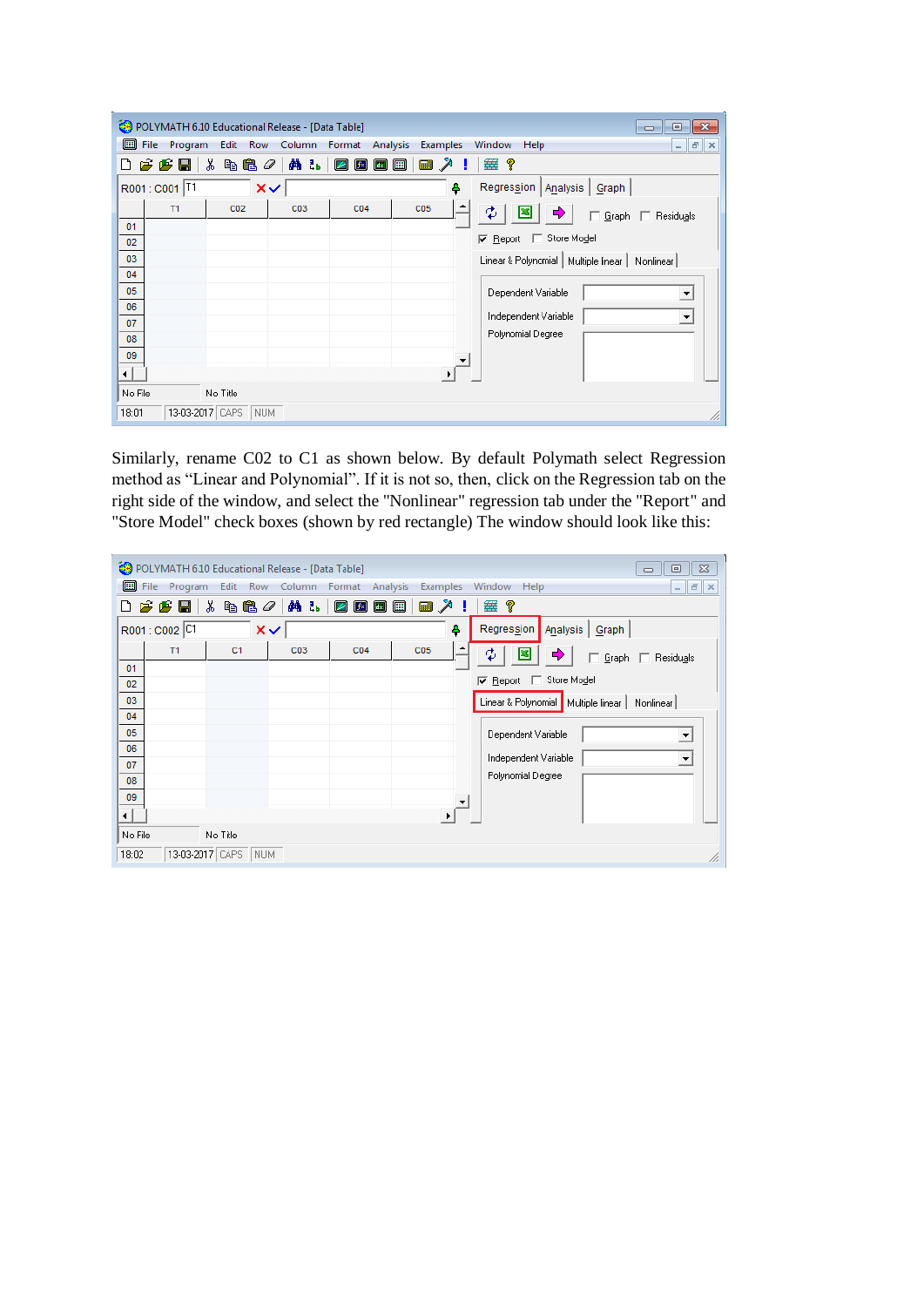**Step 4:** To input the data for T1, select the first cell (row 01, column time) and enter the first data as shown below:

|          |                                             | POLYMATH 6.10 Educational Release - [Data Table] |                    |                 |          | $\Sigma$<br>回<br>$\Box$                                               |
|----------|---------------------------------------------|--------------------------------------------------|--------------------|-----------------|----------|-----------------------------------------------------------------------|
| 圓        |                                             | File Program Edit Row Column Format Analysis     |                    |                 | Examples | Window<br>$   \in$ $\mathbb{R}$<br>Help                               |
| Π        | $\boldsymbol{\beta}$ $\boldsymbol{\beta}$ d | ¥.                                               | 电色 <i>0</i>   前 1. | 四因因             | 画入<br>▣  | 垂?                                                                    |
|          | R001: C001 T1                               |                                                  | $x \vee \sqrt{0}$  |                 | Ą        | Regression   Analysis   Graph                                         |
|          | T1                                          | C <sub>1</sub>                                   | C03                | C <sub>04</sub> | C05      | ф<br>¢<br>図<br>□ Graph □ Residuals                                    |
| 01<br>02 |                                             | 0                                                |                    |                 |          | <b>E</b> Report E Store Model                                         |
| 03       |                                             |                                                  |                    |                 |          | Linear & Polynomial   Multiple linear  <br>Nonlinear                  |
| 04<br>05 |                                             |                                                  |                    |                 |          |                                                                       |
| 06       |                                             |                                                  |                    |                 |          | Dependent Variable                                                    |
| 07       |                                             |                                                  |                    |                 |          | Independent Variable<br>$\overline{\phantom{a}}$<br>Polynomial Degree |
| 08<br>09 |                                             |                                                  |                    |                 |          |                                                                       |
| ⊣∣       |                                             |                                                  |                    |                 |          |                                                                       |
| No File  |                                             | No Title                                         |                    |                 |          |                                                                       |
| 18:04    |                                             | 13-03-2017 CAPS<br>NUM                           |                    |                 |          | /i.                                                                   |

Similarly, enter the remaining data of T1 in subsequent rows. Repeat this procedure to input the data for C1. After entering the data, the spreadsheet would look like this

|         |                | POLYMATH 6.10 Educational Release - [Data Table] |              |                                         |                 | $\Sigma$<br>回<br>$\Box$                              |
|---------|----------------|--------------------------------------------------|--------------|-----------------------------------------|-----------------|------------------------------------------------------|
| 圓       | File Program   | Edit Row Column                                  |              | Analysis<br>Format                      | <b>Examples</b> | Window<br>Help<br>$ F \times$                        |
|         | ¢ u<br>r.      | ж<br>电追<br>0                                     | 确 品          | Ø<br>$f$ × $\left[$ $\mathbb{R}\right]$ | ↗<br>E<br>圓     | 垂?                                                   |
|         | R006 : C002 C1 |                                                  | $x\sqrt{10}$ |                                         | ٠               | Regression  <br>Analysis   Graph                     |
|         | T1             | C <sub>1</sub>                                   | C03          | CO <sub>4</sub>                         | C05             | ♦<br>Ф<br>⊠<br>Graph   Residuals                     |
| 01      | o              | $\Omega$                                         |              |                                         |                 | Report 5 Store Model                                 |
| 02      | 0.5            | 0.6                                              |              |                                         |                 |                                                      |
| 03      | 1              | 1.4                                              |              |                                         |                 | Linear & Polynomial   Multiple linear  <br>Nonlinear |
| 04      | $\overline{2}$ | 5                                                |              |                                         |                 |                                                      |
| 05      | 3              | 8                                                |              |                                         |                 | Dependent Variable<br>$\blacktriangledown$           |
| 06      | 4              | 10                                               |              |                                         |                 |                                                      |
| 07      |                |                                                  |              |                                         |                 | Independent Variable<br>$\blacktriangledown$         |
| 08      |                |                                                  |              |                                         |                 | Polynomial Degree                                    |
| 09      |                |                                                  |              |                                         |                 |                                                      |
| ⊣       |                |                                                  |              |                                         |                 |                                                      |
| No File |                | No Title                                         |              |                                         |                 |                                                      |
| 18:06   |                | 13-03-2017 CAPS NUM                              |              |                                         |                 | h,                                                   |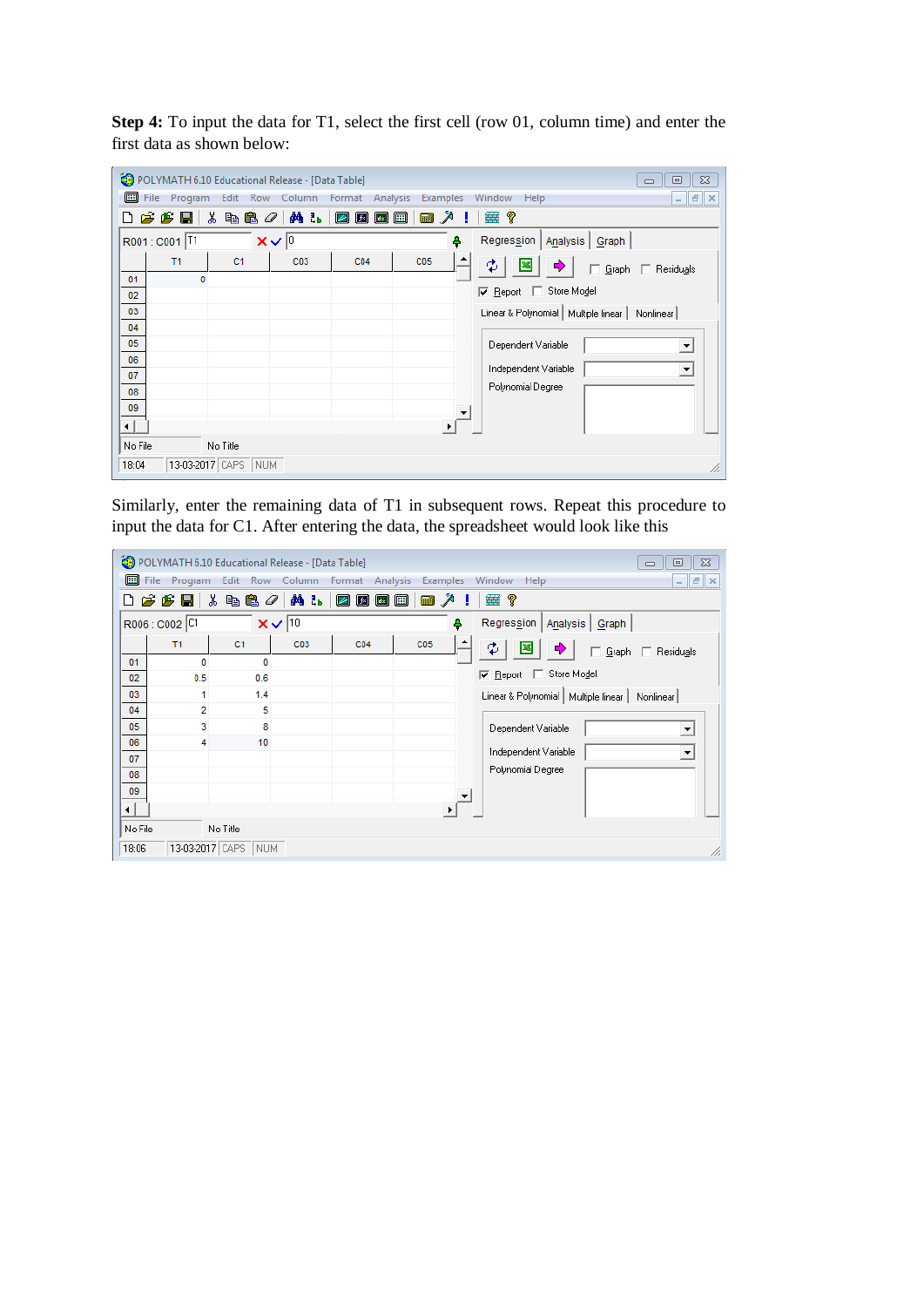**Step 5:** Clicking the refresh button (shown below by red circle) on the left of the green excel sign updates the file. Now, you will find that Dependent variable, Independent variable and Polynomial degree is updated (shown by blue rectangle). By default, Polymath select the first column as independent variable, second column as dependent variable, and Polynomial degree as "1 Linear". The window should look like this:

|         |                 | POLYMATH 6.10 Educational Release - [Data Table] |              |                   |                                              |                 |   | $\Box$                                            | $\mathbf{z}$<br>画                      |
|---------|-----------------|--------------------------------------------------|--------------|-------------------|----------------------------------------------|-----------------|---|---------------------------------------------------|----------------------------------------|
| 囲       | Program<br>File | Edit<br>Row                                      | Column       | Format            | Analysis                                     | Examples        |   | Window<br>Help                                    | $F \times$<br>$\overline{\phantom{0}}$ |
| ᄓ       | œ.<br>G H       | ⋇<br>电追<br>0                                     | 确 tb         | Ø<br>$\mathbf{f}$ | $\begin{bmatrix} \bullet \end{bmatrix}$<br>圓 | ■ 入             |   | 垂?                                                |                                        |
|         | R006 : C002 C1  |                                                  | $x\sqrt{10}$ |                   |                                              |                 | 4 | Regression  <br>Analysis   Graph                  |                                        |
|         | T1              | C <sub>1</sub>                                   | C03          | C <sub>04</sub>   |                                              | C <sub>05</sub> |   | Graph                                             | $\Box$ Residuals                       |
| 01      | 0               | 0                                                |              |                   |                                              |                 |   |                                                   |                                        |
| 02      | 0.5             | 0.6                                              |              |                   |                                              |                 |   | Store Model<br>$\nabla$ Report<br>E.              |                                        |
| 03      | 1               | 1.4                                              |              |                   |                                              |                 |   | Linear & Polynomial   Multiple linear   Nonlinear |                                        |
| 04      | $\overline{2}$  | 5                                                |              |                   |                                              |                 |   |                                                   |                                        |
| 05      | 3               | 8                                                |              |                   |                                              |                 |   | Dependent Variable<br>lc1                         | $\blacktriangledown$                   |
| 06      | 4               | 10                                               |              |                   |                                              |                 |   | Independent Variable<br>T1                        | $\overline{\phantom{a}}$               |
| 07      |                 |                                                  |              |                   |                                              |                 |   |                                                   |                                        |
| 08      |                 |                                                  |              |                   |                                              |                 |   | Polynomial Degree<br>1 Linear                     |                                        |
| 09      |                 |                                                  |              |                   |                                              |                 |   | $\overline{2}$<br>3                               |                                        |
| 10      |                 |                                                  |              |                   |                                              |                 |   | 4                                                 |                                        |
| 11      |                 |                                                  |              |                   |                                              |                 |   | 5                                                 |                                        |
| 12      |                 |                                                  |              |                   |                                              |                 |   |                                                   |                                        |
| 13      |                 |                                                  |              |                   |                                              |                 |   | Through origin                                    |                                        |
| 14      |                 |                                                  |              |                   |                                              |                 |   |                                                   |                                        |
| 15      |                 |                                                  |              |                   |                                              |                 |   | Polynomial<br>Integration                         |                                        |
| ⊣       |                 |                                                  |              |                   |                                              |                 | ▸ |                                                   |                                        |
| No File |                 | No Title                                         |              |                   |                                              |                 |   |                                                   |                                        |
| 18:07   |                 | 13-03-2017 CAPS<br>NUM                           |              |                   |                                              |                 |   |                                                   | /i.                                    |

**Step 6:** You can also change the dependent variable, independent variable by selecting from the drop down menu next to variable name. In this case we want to change the polynomial degree only. Let's try to fit the data by Polynomial degree 3. Select the Polynomial degree as 3 as shown below

|                        |                | POLYMATH 6.10 Educational Release - [Data Table] |              |                 |                   |          |                                                   | $-23$<br>o<br>$\Box$                     |
|------------------------|----------------|--------------------------------------------------|--------------|-----------------|-------------------|----------|---------------------------------------------------|------------------------------------------|
| 圓                      | File Program   | Edit Row Column                                  |              | Format Analysis |                   | Examples | Window<br>Help                                    | $F$ $\times$<br>$\overline{\phantom{a}}$ |
| Γ٦                     | ぱぴ目            | Y.<br>\$6.                                       | 顔 品          | ☑ ဩ             | $\boxed{4x}$<br>圓 | ▣↗       | 垂?                                                |                                          |
|                        | R006 : C002 C1 |                                                  | $x\sqrt{10}$ |                 |                   | 4        | Regression  <br>Analysis   Graph                  |                                          |
|                        | T1             | C <sub>1</sub>                                   | C03          | C <sub>04</sub> |                   | C05      | Φ<br>Graph                                        | $\Box$ Residuals                         |
| 01                     | 0              | $\Omega$                                         |              |                 |                   |          |                                                   |                                          |
| 02                     | 0.5            | 0.6                                              |              |                 |                   |          | □ Store Model<br>$\nabla$ Report                  |                                          |
| 03                     | 1              | 1.4                                              |              |                 |                   |          | Linear & Polynomial   Multiple linear   Nonlinear |                                          |
| 04                     | 2              | 5                                                |              |                 |                   |          |                                                   |                                          |
| 05                     | 3              | 8                                                |              |                 |                   |          | Dependent Variable<br>lC1                         | $\blacktriangledown$                     |
| 06                     | 4              | 10                                               |              |                 |                   |          | Independent Variable<br>T1                        | $\blacktriangledown$                     |
| 07                     |                |                                                  |              |                 |                   |          |                                                   |                                          |
| 08                     |                |                                                  |              |                 |                   |          | Polynomial Degree<br>1 Linear<br>$\overline{c}$   |                                          |
| 09                     |                |                                                  |              |                 |                   |          | 3                                                 |                                          |
| 10 <sup>°</sup>        |                |                                                  |              |                 |                   |          | 4<br>5                                            |                                          |
| 11                     |                |                                                  |              |                 |                   |          |                                                   |                                          |
| 12 <sup>°</sup>        |                |                                                  |              |                 |                   |          | Through origin                                    |                                          |
| 13                     |                |                                                  |              |                 |                   |          |                                                   |                                          |
| 14                     |                |                                                  |              |                 |                   |          |                                                   |                                          |
| 15                     |                |                                                  |              |                 |                   |          | Polynomial<br>Integration                         |                                          |
| $\left  \cdot \right $ |                |                                                  |              |                 |                   | ٠        |                                                   |                                          |
| No File                |                | No Title                                         |              |                 |                   |          |                                                   |                                          |
| 18:09                  |                | 13-03-2017 CAPS<br>NUM                           |              |                 |                   |          |                                                   | h                                        |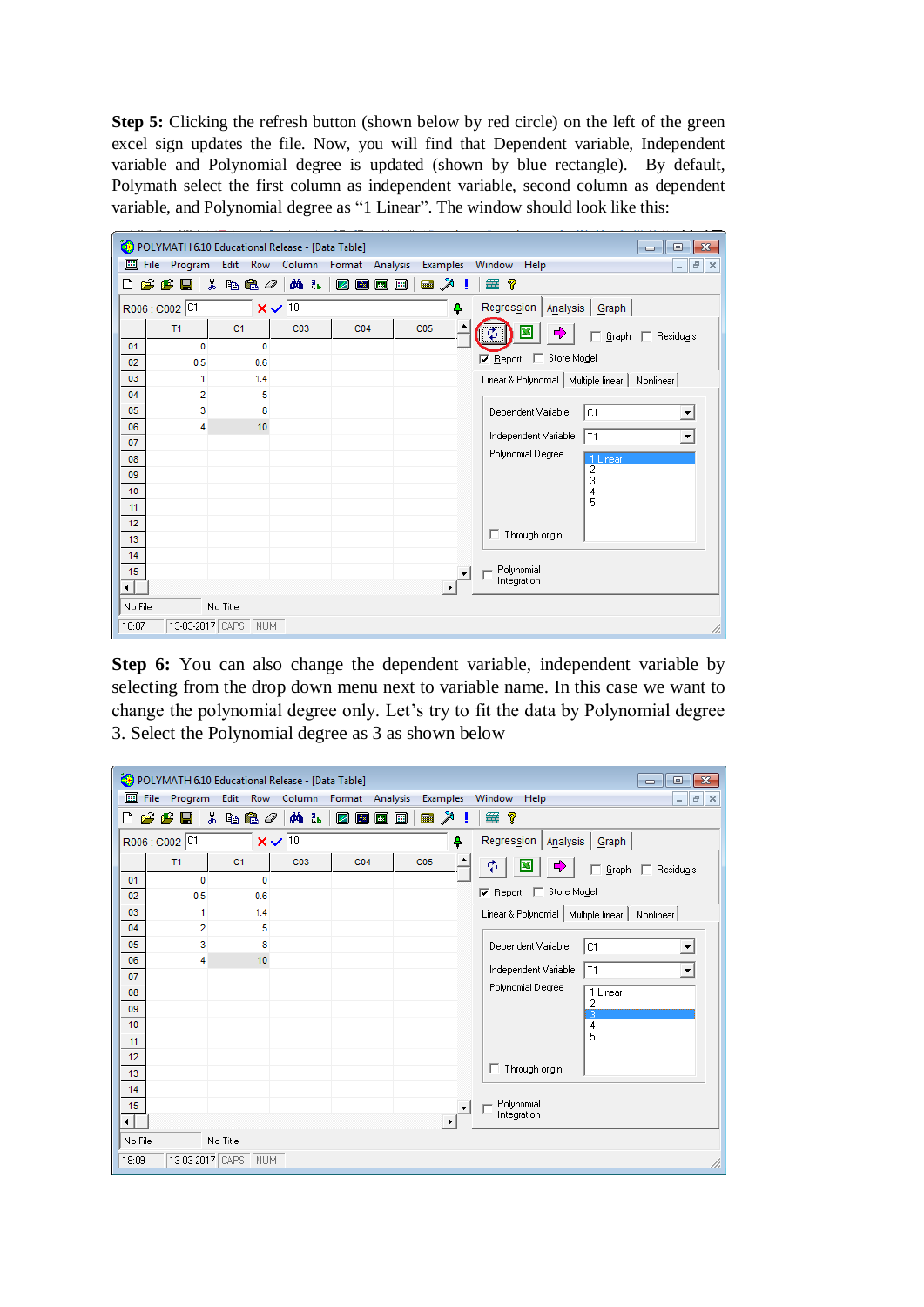**Step 7:** Now select what you want polymath to output by checking the boxes on the right side of the window. The options are Graph, Residuals, Report, and Store Model. Click on the pink arrow  $\rightarrow$  to have Polymath perform the regression.

If you selected "Report" you will see a screen that details the results from the regression analysis. The report includes the model, the values of the model parameters, the statistical confidence of the parameters, and several other statistics.



The above report shows that 3rd degree polynomial fits well to the  $1<sup>st</sup>$  set of data as is evident from  $R^2 = 0.999$ 

## **The equation for 1st data set is**

$$
C_1(t) = 0.0039 + 0.274t + 1.57t^2 - 0.255t^3
$$

If you checked the graph option, a new window will appear like this. The graph shows the model that we fit to the data.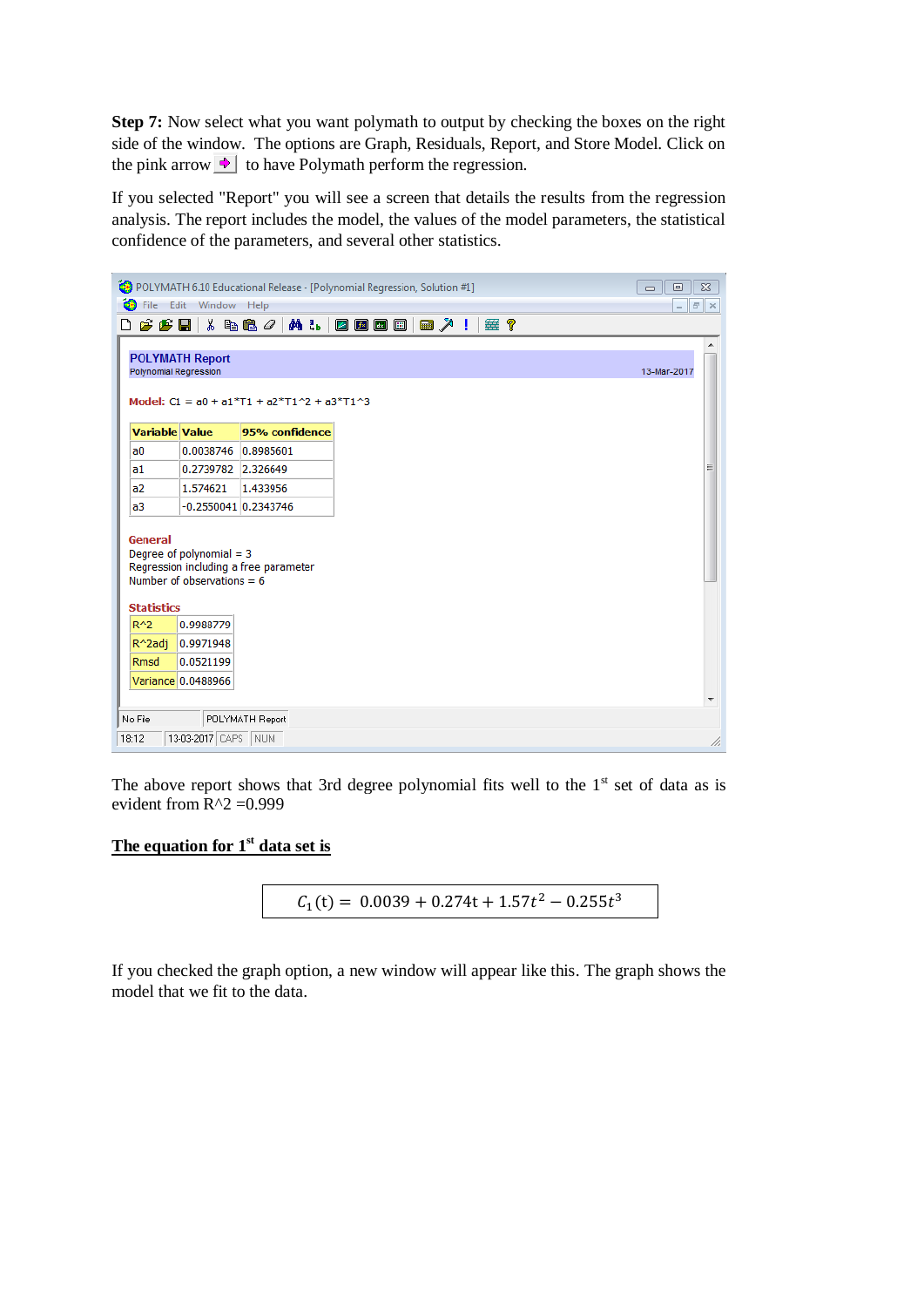

**Step 8:** To enter the second set of data in the spreadsheet, change C03 to T2 and C04 to C2, enter the data in corresponding column and then you need to select the dependent and independent variable as C2 and T2 from the drop down menu (shown by red circle in the screenshot). Select the polynomial degree as 3 as was done earlier. Your window will appear like this

|          |                 | POLYMATH 6.10 Educational Release - [Data Table] |                |                                                 |                   |                       |                                                   | $\mathbf{x}$<br>$\Box$<br>---          |
|----------|-----------------|--------------------------------------------------|----------------|-------------------------------------------------|-------------------|-----------------------|---------------------------------------------------|----------------------------------------|
| 圖        | File<br>Program | Edit                                             | Row Column     | Format<br>Analysis                              |                   | <b>Examples</b>       | Window<br>Help                                    | $F \times$<br>$\overline{\phantom{a}}$ |
|          | œ<br>G H        | y,<br>48 <i>0</i>                                | <b>фА ₹ь</b>   | $f$ ×<br>$\sqrt{2}$<br>$\overline{\mathscr{L}}$ | 画<br><b>Final</b> | $\sum_{i=1}^{n}$<br>H | 簺<br>?                                            |                                        |
|          | R009: C004 C2   |                                                  | $x\sqrt{0}$    |                                                 |                   | 4                     | Regression<br>Analysis<br>Graph                   |                                        |
|          | T1              | C <sub>1</sub>                                   | T <sub>2</sub> | C <sub>2</sub>                                  | C05               |                       | ¢<br>Ф<br>Œ<br>$\nabla$ Graph                     | Residuals                              |
| 01       | 0               | 0                                                | 4              | 10                                              |                   |                       |                                                   |                                        |
| 02       | 0.5             | 0.6                                              | 5              | 8                                               |                   |                       | Store Model<br>$\nabla$ Report $\Box$             |                                        |
| 03       | 1               | 1.4                                              | 6              | 6                                               |                   |                       | Linear & Polynomial   Multiple linear   Nonlinear |                                        |
| 04       | $\overline{2}$  | 5                                                | 7              | 4                                               |                   |                       |                                                   |                                        |
| 05       | 3               | 8                                                | 8              | 3                                               |                   |                       | C1<br>Dependent Variable                          |                                        |
| 06       | 4               | 10                                               | 9              | 2.2                                             |                   |                       | Independent Variable<br>  T1                      |                                        |
| 07       |                 |                                                  | 10             | 1.6                                             |                   |                       | Polynomial Degree                                 |                                        |
| 08       |                 |                                                  | 12             | 0.6                                             |                   |                       | 1 Linear<br>$\overline{\mathbf{c}}$               |                                        |
| 09       |                 |                                                  | 14             | $\mathbf{0}$                                    |                   |                       | 3                                                 |                                        |
| 10       |                 |                                                  |                |                                                 |                   |                       | $\overline{4}$<br>5                               |                                        |
| 11       |                 |                                                  |                |                                                 |                   |                       |                                                   |                                        |
| 12       |                 |                                                  |                |                                                 |                   |                       | Through origin<br>п.                              |                                        |
| 13       |                 |                                                  |                |                                                 |                   |                       |                                                   |                                        |
| 14       |                 |                                                  |                |                                                 |                   |                       |                                                   |                                        |
| 15       |                 |                                                  |                |                                                 |                   |                       | Polynomial<br>Integration                         |                                        |
| 16       |                 |                                                  |                |                                                 |                   |                       |                                                   |                                        |
| 17<br>18 |                 |                                                  |                |                                                 |                   |                       |                                                   |                                        |
| 19       |                 |                                                  |                |                                                 |                   |                       | Polynomial<br>Derivative                          |                                        |
|          |                 |                                                  |                |                                                 |                   |                       |                                                   |                                        |
| Ĵ        |                 |                                                  |                |                                                 |                   |                       |                                                   |                                        |
| No File  |                 | No Title                                         |                |                                                 |                   |                       |                                                   |                                        |
| 18:15    |                 | 13-03-2017 CAPS<br><b>NUM</b>                    |                |                                                 |                   |                       |                                                   |                                        |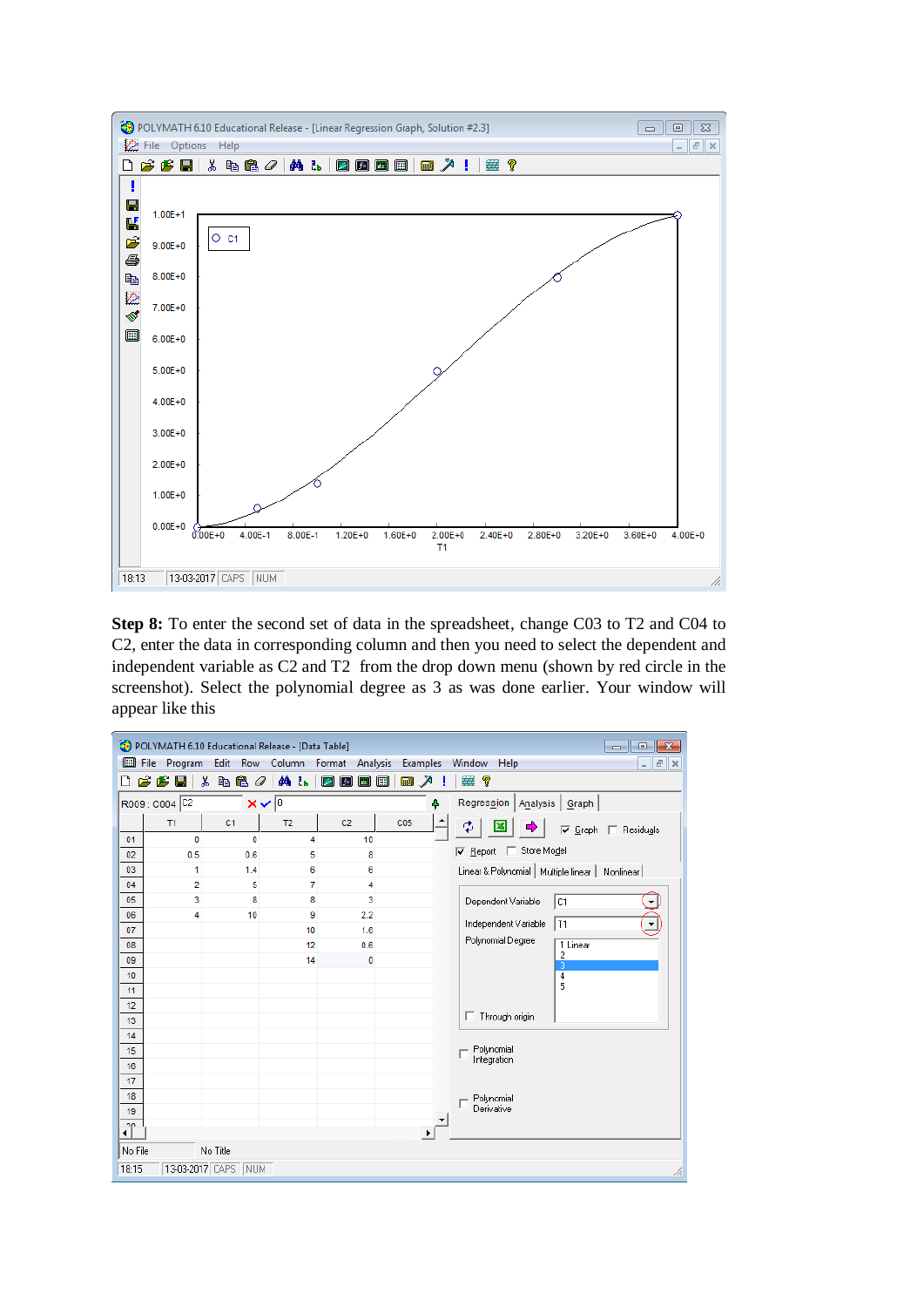Run the model by clicking the pink arrow and generate the report. The report shows  $R^2$ value to be 0.998 which is a good fit

|                              |                                                                                 | POLYMATH 6.10 Educational Release - [Polynomial Regression, Solution #4] |                          |       |    |  | <u>  o </u><br>$\Box$    | ⊪x⊦ |
|------------------------------|---------------------------------------------------------------------------------|--------------------------------------------------------------------------|--------------------------|-------|----|--|--------------------------|-----|
| œ.                           | File Edit Window Help                                                           |                                                                          |                          |       |    |  | $  \frac{1}{2}$ $\times$ |     |
| η                            | $\mathcal{B}$ $\mathcal{B}$ $\parallel$ $\lambda$ b a $\mathcal{O}$ $\parallel$ |                                                                          | <b>M. L.   Z 0 0 0 1</b> | ■ ↗ ! | 塞? |  |                          |     |
| <b>Polynomial Regression</b> | <b>POLYMATH Report</b>                                                          | Model: $C2 = a0 + a1*T2 + a2*T2^2 + a3*T2^3$                             |                          |       |    |  | 13-Mar-2017              |     |
| <b>Variable Value</b>        |                                                                                 | 95% confidence                                                           |                          |       |    |  |                          |     |
| a <sub>0</sub>               | 25.23369                                                                        | 4.32018                                                                  |                          |       |    |  |                          | Ξ   |
| a1                           | $-5.059551$                                                                     | 1.672019                                                                 |                          |       |    |  |                          |     |
| a2                           | 0.3579524 0.1994068                                                             |                                                                          |                          |       |    |  |                          |     |
| a3                           | $-0.0089453 0.00739$                                                            |                                                                          |                          |       |    |  |                          |     |
| General                      | Degree of polynomial $=$ 3<br>Number of observations = $9$                      | Regression including a free parameter                                    |                          |       |    |  |                          |     |
| <b>Statistics</b>            |                                                                                 |                                                                          |                          |       |    |  |                          |     |
| $R^2$                        | 0.9977556                                                                       |                                                                          |                          |       |    |  |                          |     |
| R^2adj                       | 0.9964089                                                                       |                                                                          |                          |       |    |  |                          |     |
| <b>Rmsd</b>                  | 0.0509054                                                                       |                                                                          |                          |       |    |  |                          |     |
| Variance 0.04198             |                                                                                 |                                                                          |                          |       |    |  |                          |     |
|                              |                                                                                 |                                                                          |                          |       |    |  |                          |     |
| No File                      |                                                                                 | POLYMATH Report                                                          |                          |       |    |  |                          |     |
| 18:19                        | 13-03-2017 CAPS NUM                                                             |                                                                          |                          |       |    |  |                          | /i. |

To improve the accuracy of the fitting of the second data set, we can use higher order polynomial. **Let's regress using a 6th Order polynomial**. The maximum polynomial degree is limited to 5 under "Linear and Polynomial Tab". So, we will use another feature to regress polynomials with order greater than 5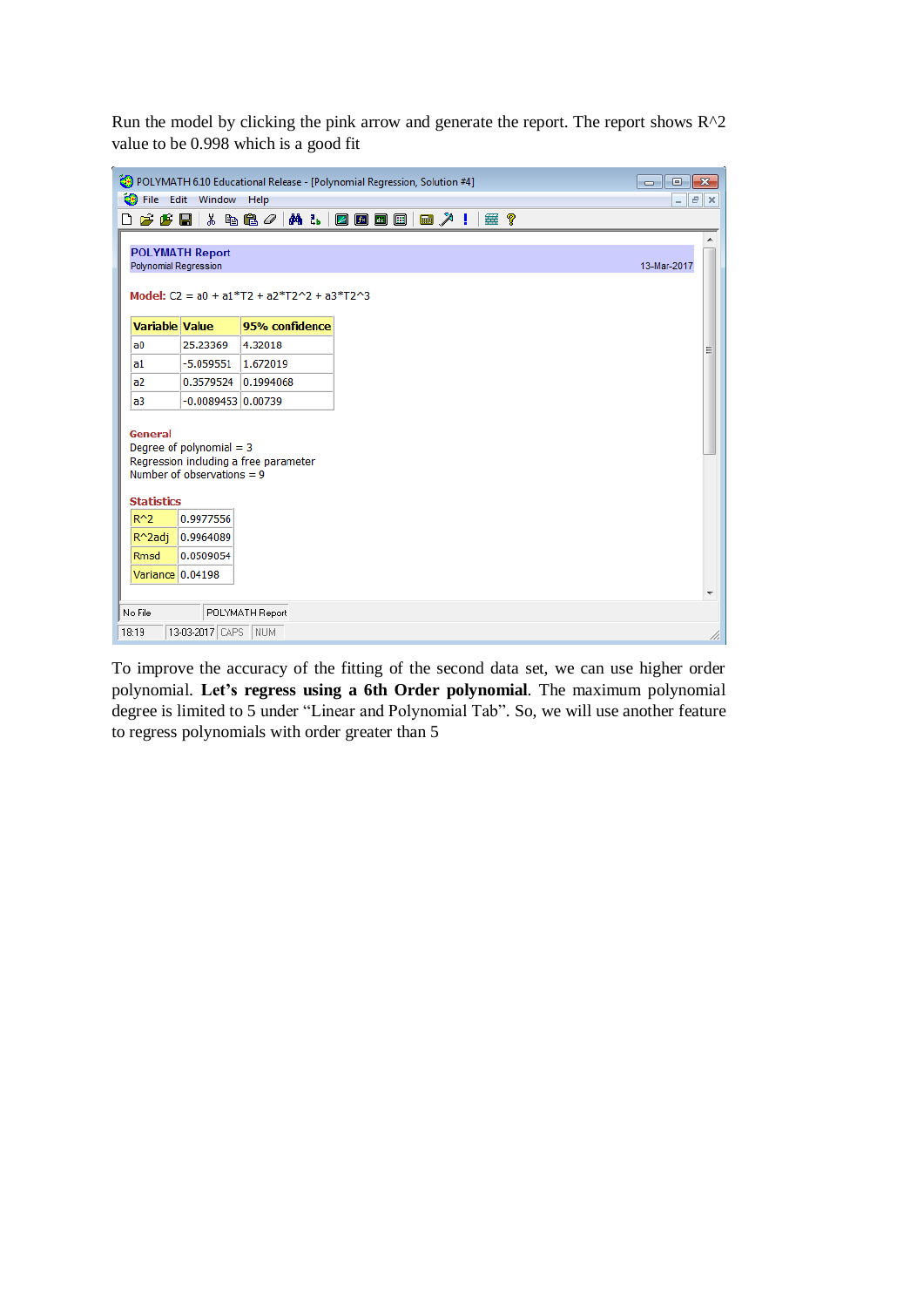|           | <b>B</b> Data Table |                |                |                |                 |   |                                       |                      |
|-----------|---------------------|----------------|----------------|----------------|-----------------|---|---------------------------------------|----------------------|
|           | R014: C008 C08      | $\times$       |                |                |                 | Ą | Regression   Analysis   Graph         |                      |
|           | T <sub>1</sub>      | C <sub>1</sub> | T <sub>2</sub> | C <sub>2</sub> | C <sub>05</sub> |   | ф<br>$\mathfrak{P}$                   | Graph   Residuals    |
| 01        | 0                   | 0              | 4              | 10             |                 |   |                                       |                      |
| 02        | 0.5                 | 0.6            | 5              | 8              |                 |   | □ Store Model<br>$\nabla$ Report      |                      |
| 03        | 1                   | 1.4            | 6              | 6              |                 |   | Linear & Polynomial   Multiple linear | Nonlinear            |
| 04        | $\overline{2}$      | 5              | 7              | 4              |                 |   | 炒                                     |                      |
| 05        | 3                   | 8              | 8              | 3              |                 |   | Model:                                | L-M                  |
| 06        | 4                   | 10             | 9              | 2.2            |                 |   |                                       |                      |
| 07        |                     |                | 10             | 1.6            |                 |   |                                       |                      |
| 08        |                     |                | 12             | 0.6            |                 |   |                                       | e.g. $y = 2*x^A + B$ |
| 09        |                     |                | 14             | 0              |                 |   | Model Parameters Initial Guess:       |                      |
| 10        |                     |                |                |                |                 |   | Model parm   Initial guess            |                      |
| 11        |                     |                |                |                |                 |   |                                       |                      |
| 12        |                     |                |                |                |                 |   |                                       |                      |
| 13        |                     |                |                |                |                 |   |                                       |                      |
| 14        |                     |                |                |                |                 |   |                                       |                      |
| 15        |                     |                |                |                |                 |   |                                       |                      |
| 16        |                     |                |                |                |                 |   |                                       |                      |
| 17<br>$-$ |                     |                |                |                |                 |   |                                       |                      |

**Step 9:** Go back to the main window and click on "Nonlinear" Tab. In the Nonlinear Tab, we can enter equations of our choice to regress the data.

**Step 10:** Now enter the 6<sup>th</sup> order polynomial equation in "Model" Section (shown in red circle)

```
 C2=a0+a1*T2+a2*T2^2+a3*T2^3+a4*T2^4+a5*T2^5+a6*T2^6
```
Next, we need to enter Initial guess values for the Model Parameters. The initial guess values are shown under blue Box. You can start with some initial guess values and check  $R^2$  value. If  $R^2$  is not good, then try another guess value until you obtain  $R^2 > 0.99$ 

|                      | <b>Data Table</b> |                |                    |                |                 |                                                    |
|----------------------|-------------------|----------------|--------------------|----------------|-----------------|----------------------------------------------------|
|                      | R001: C004 C2     |                | $x \vee \sqrt{10}$ |                |                 | Regression   Analysis   Graph<br>4                 |
|                      | T1                | C <sub>1</sub> | T <sub>2</sub>     | C <sub>2</sub> | C <sub>05</sub> | ♣<br>Graph   Residuals                             |
| 01                   | 0                 | $\mathbf 0$    | 4                  | 10             |                 |                                                    |
| 02                   | 0.5               | 0.6            | 5                  | 8              |                 | □ Store Model<br>$\nabla$ Report                   |
| 03                   | 1                 | 1.4            | 6                  | 6              |                 | Linear & Polynomial   Multiple linear   Nonlinear  |
| 04                   | $\overline{2}$    | 5              | 7                  | 4              |                 |                                                    |
| 05                   | 3                 | 8              | 8                  | 3              |                 | $Mod1$ $f(s)$<br><u>Гщ</u><br>$\blacktriangledown$ |
| 06                   | 4                 | 10             | 9                  | 2.2            |                 | C2=a0+a1*T2+a2*T2^2+a3*T2^3+a4*T2^4+a5*T2^5        |
| 07                   |                   |                | 10                 | 1.6            |                 | +a6*T2^6                                           |
| 08                   |                   |                | 12                 | 0.6            |                 | e.g. $y = 2*x^A + B$                               |
| 09                   |                   |                | 14                 | $\mathbf 0$    |                 | Model Parameters Initial Guess:                    |
| 10                   |                   |                |                    |                |                 | Initial guess<br>Model parm                        |
| 11                   |                   |                |                    |                |                 | $-20$<br>a <sub>0</sub>                            |
| 12                   |                   |                |                    |                |                 | 20<br>a <sub>1</sub>                               |
| 13                   |                   |                |                    |                |                 | a2<br>$-10$                                        |
| 14                   |                   |                |                    |                |                 | a3<br>1                                            |
| 15                   |                   |                |                    |                |                 | a <sub>4</sub><br>1                                |
| 16                   |                   |                |                    |                |                 | a <sub>5</sub><br>0.001                            |
| 17                   |                   |                |                    |                |                 | $-2e-5$<br>a6                                      |
| 18                   |                   |                |                    |                |                 |                                                    |
| 19                   |                   |                |                    |                |                 | C <sub>2</sub><br>Dependent Variable               |
| nn<br>$\blacksquare$ |                   |                |                    |                |                 | $\blacktriangleright$<br>Independent Variable/s T2 |
|                      | 16-1 tutorial.pol | No Title       |                    |                |                 |                                                    |